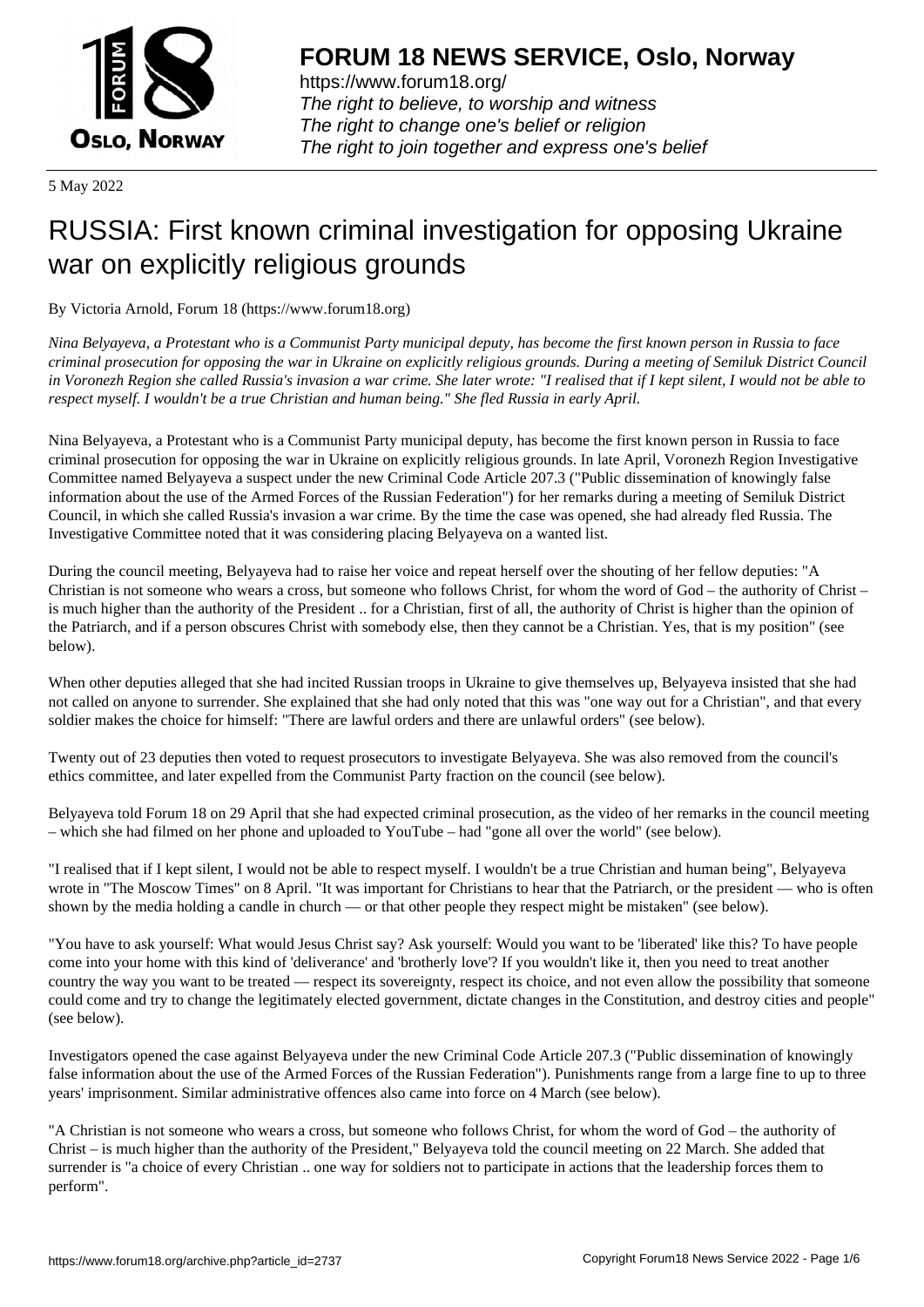Belyayeva's rights to freedom of speech and freedom of religion and belief, whether she would be detained if she returned to Russia, and whether she was yet on the wanted list. Forum 18 received no reply (see below).

Small numbers of clergy and laypeople in Russia continue to protest against the war in Ukraine from a religious standpoint, despite the Moscow Patriarchate's and some other religious organisations' official support for Russia's invasion. They continue to face detention, prosecution, and the loss of their jobs (https://www.forum18.org/archive.php?article\_id=2738) in consequence.

On 10 March, a court fined Fr Ioann Burdin of the Moscow Patriarchate's Kostroma Diocese

(https://www.forum18.org/archive.php?article\_id=2725) one month's average local wages for online remarks and a Sunday sermon in church condemning Russia's invasion of Ukraine. A second Russian Orthodox priest is known to have received an administrative fine (https://www.forum18.org/archive.php?article\_id=2738) for similarly "discrediting the armed forces" as a result of his opposition to the war. Others have stepped down after their views brought them into conflict with their dioceses.

Police have detained several people in Moscow and Nizhny Novgorod for publicly protesting against the war using Biblical quotations and religious imagery (https://www.forum18.org/archive.php?article\_id=2738).

According to human rights news agency OVD-Info (https://ovdinfo.org), from 24 February (when Russia restarted its invasion of Ukraine) to 5 May more than 15,000 people had been detained (usually for a few hours or overnight) for participating in anti-war protests. These include large-scale demonstrations or individual actions such as wearing Ukrainian colours or displaying anti-war posters and placards (including those which have directly quoted from the Russian constitution or even President Putin's own speeches).

Thirty-nine people had been charged or placed under investigation under various parts of Criminal Code Article 207.3 by 28 April, according to OVD-Info. As of 5 May, also according to OVD-Info, from 24 February police had initiated at least 1,731 cases across Russia (https://www.forum18.org/archive.php?article\_id=2725) and in illegally Russian-occupied (https://www.nhc.no/en/qa-breaches-of-international-law-and-human-rights-issues-2) Crimea (https://www.forum18.org/archive.php?country=86) under Administrative Code Article 20.3.3 for making anti-war statements either in public spaces or online.

"I consider what is happening a war crime"

On 22 March, Nina Belyayeva, a Protestant who is a Communist Party deputy on Semiluk District Council in Voronezh Region, stood up in a council meeting and denounced the war in Ukraine. Challenged by fellow deputies to explain comments she had made on social media, she confirmed that she believed that "murdering other people" and invading "the territory of another state, which has nothing to do with the goal of self-defence of one's own state" have "nothing in common with Christian beliefs". She added that "I consider that a Christian cannot act in such a way".

Before resuming her seat, Belyayeva stated: "I am against the decision that was made by the President of the Russian Federation, and I am against the actions that are being carried out today on the territory of the sovereign state of Ukraine. I consider what is happening a war crime."

Twenty out of 23 deputies then voted to request prosecutors to investigate Belyayeva. She was also removed from the council's ethics committee, and later expelled from the Communist Party fraction on the council.

On 29 April, Belyayeva announced on her Telegram channel that investigators had opened a case against her under Criminal Code Article 207.3, Part 1 (see below), the first such case in Voronezh Region. By this point, she had left Russia.

Belyayeva told Forum 18 on 29 April that she had expected criminal prosecution, as the video of her remarks in the council meeting – which she had filmed on her phone and uploaded to YouTube – had "gone all over the world".

"I realised that if I kept silent, I would not be able to respect myself. I wouldn't be a true Christian and human being", Belyayeva wrote in "The Moscow Times" on 8 April. "It was important for Christians to hear that the Patriarch, or the president — who is often shown by the media holding a candle in church — or that other people they respect might be mistaken."

"You have to ask yourself: What would Jesus Christ say? Ask yourself: Would you want to be 'liberated' like this? To have people come into your home with this kind of 'deliverance' and 'brotherly love'? If you wouldn't like it, then you need to treat another country the way you want to be treated — respect its sovereignty, respect its choice, and not even allow the possibility that someone could come and try to change the legitimately elected government, dictate changes in the Constitution, and destroy cities and people."

Voronezh Region Investigative Committee issued a statement on 29 April about the case against Belyayeva, although in accordance with usual practice did not name her. "During a meeting of a local representative body, [Belyayeva] publicly disseminated, under the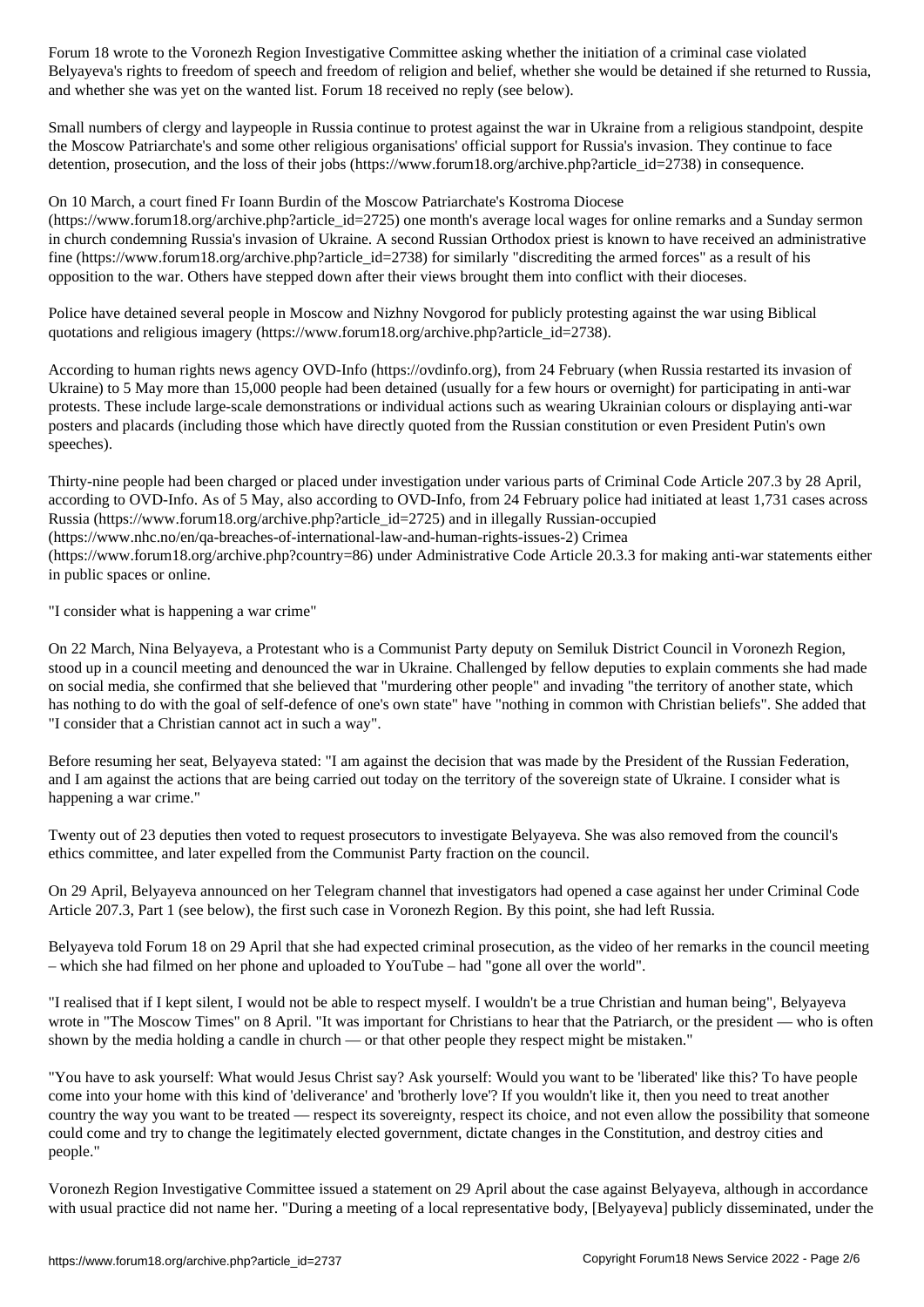special military operation on the territory of Ukraine," it said in a statement on its website, "while expressing insults against Russian military personnel and condemning their actions. In addition, on her public page on a social network the suspect published a video of this event in the public domain for viewing by an unlimited number of people."

The Investigative Committee noted that it was considering placing Belyayeva on a wanted list, and that the criminal investigation was ongoing, in cooperation with the Voronezh FSB security service.

Forum 18 wrote to the Voronezh Region Investigative Committee before the start of the working day of 4 May, asking whether the initiation of a criminal case violated Belyayeva's rights to freedom of speech and freedom of religion and belief, whether she would be detained if she returned to Russia, and whether she was yet on the wanted list. Forum 18 received no reply by the end of the working day in Voronezh of 5 May.

"The authority of Christ is much higher than the authority of the President"

Belyayeva had no warning that her social media comments would be brought up in the council meeting, she said in an interview with Current Time on 27 March, as the matter was raised in the "Miscellaneous" part of the agenda (rather than, as is required by protocol, taken to the ethics committee). While a United Russia deputy outlined how a local resident had lodged a complaint about Belyayeva's posts on the Odnoklassniki social network and demanded an explanation, she had a minute or two to decide what to do.

"At that moment, I simply realised that I could not afford not to use this opportunity and not to talk about my position," Belyayeva told Current Time. "To speak so that everyone understands that such a position exists. At that moment, I just thought that someone should say this, that this position should be voiced!"

"When I started to speak, I prayed inside myself," Belyayeva, who is a Protestant, commented in an interview with the Republic online magazine on 3 May. "The Lord gave me peace, and I began to respond more calmly. Probably, only thanks to this inner calm was I able to say what I consider right and reasonable in that aggressive atmosphere."

In the video of the event, Belyayeva can be heard confirming the comments she had made on Odnoklassniki and the responses she had given there to other users' questions, having to raise her voice and repeat herself over the shouting of her fellow deputies: "A Christian is not someone who wears a cross, but someone who follows Christ, for whom the word of God – the authority of Christ – is much higher than the authority of the President .. for a Christian, first of all, the authority of Christ is higher than the opinion of the Patriarch, and if a person obscures Christ with somebody else, then they cannot be a Christian. Yes, that is my position."

When other deputies alleged that she had incited Russian troops in Ukraine to give themselves up, Belyayeva insisted that she had not called on anyone to surrender. She explained that she had only noted that this was "one way out for a Christian", and that every soldier makes the choice for himself: "There are lawful orders and there are unlawful orders."

"Naturally, I was worried because I was not ready for this situation," Belyayeva told Republic on 3 May, but "If I refused to answer the questions, it would look as if I were ready to hide my anti-war position, ready to put my head in the sand, that is, to some extent submit to those people who wanted to shut me up."

"Better to get a criminal record than to enter a fratricidal war"

After Russian troops invaded Ukraine, Nina Belyayeva made multiple critical posts on Telegram and Odnoklassniki. These included, on 11 March, a video by Fr Georgy Sukhoboky entitled "How Patriarch Kirill justifies the war", in which Sukhoboky gives advice on what to do if called up, which Belyayeva summarised as "In short, it's better to get a criminal record than to enter a fratricidal war".

On 15 March, Belyayeva posted an image of protester Anastasiya Parshkova with her placard (https://www.forum18.org/archive.php?article\_id=2738) reading "6th Commandment. Thou shalt not kill". On 19 March, she posted a link to the Moskovsky Telegraf Telegram channel, which quoted Meduza's interview with Archimandrite Kirill (Govorun) of the Moscow Diocese, in which he calls Putin a "classic heretic" who "distorts Christian teachings".

"Christianity is following Christ, imitating Him, evaluating each of your thoughts, words, and actions through the prism of 'What would Jesus Christ think, say, and do if he were in the situation I'm in now?'", Belyayeva wrote on Telegram on 9 March.

"What does this mean for us today? This means that we first need to listen to God, and those who are trying to misinterpret him. Therefore, I have decided periodically to publish biblical texts on the channel. After reading them you can decide for yourself which of the clergy serves God and who bows to Satan". The quotations that followed included the story of Cain and Abel with the hashtags #grekhKaina [sin of Cain] and #bratoubiystvo [fratricide].

"I don't regret what I said"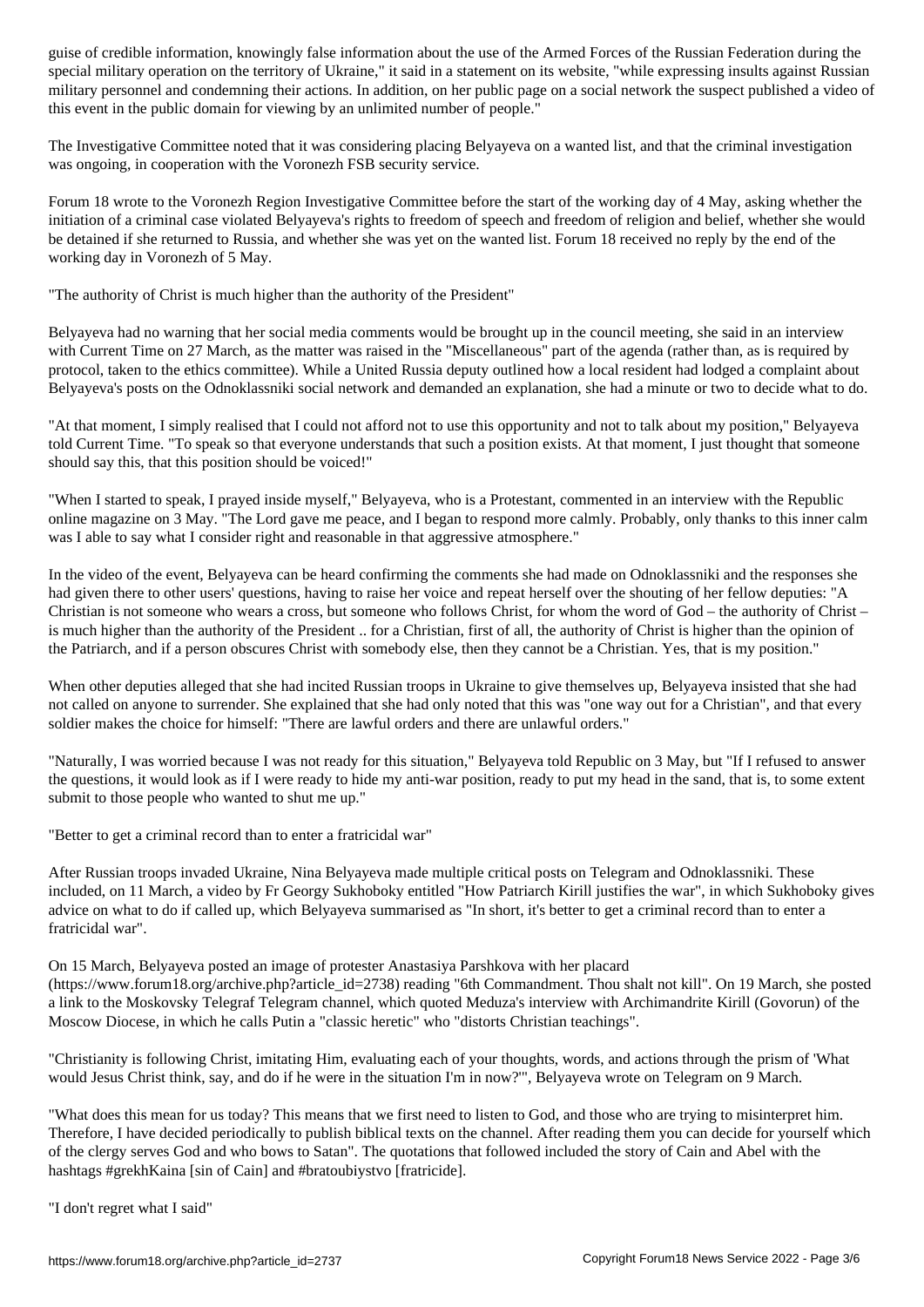"Many people thanked me for what I said about God, about why a Christian can't support this war," Belyayeva wrote in an opinion piece for "The Moscow Times" on 8 April. "This was really important for people to hear, especially because Patriarch Kirill had just spoken out in favour of this fratricidal war, even though the Kyiv Metropolitan Church is still part of the Moscow Patriarchate. So, it was very important for people to hear that the war is wrong from a Christian perspective.

"I can definitely say that I don't regret what I said. It's true that when I left Russia, my everyday life became less comfortable. At home I could afford more than I can now. But personal comfort can't be more valuable than the life of another human being. What can be more precious than the lives and health of people who are now dying in Ukraine, the women and children being raped by Russian soldiers?"

Belyayeva noted on Telegram that she has received 15-20 times more supportive messages than condemnatory ones. She technically remains a deputy on Semiluk District Council, but told Republic on 3 May that she will relinquish her mandate if the situation in Russia does not improve within a few weeks, as it is difficult to carry out duties from abroad.

New punishments for criticising Russia's actions in its war against Ukraine

Two new punishments for criticising Russia's actions in its war against Ukraine - Criminal Code Article 207.3 and Administrative Code Article 20.3.3 - entered legal force as soon as President Vladimir Putin signed them into law on 4 March. Other new legal amendments punish calling for sanctions against Russia

(https://www.hrw.org/news/2022/03/07/russia-criminalizes-independent-war-reporting-anti-war-protests).

Criminal Code Article 207.3, Part 1 punishes "Public dissemination, under the guise of credible statements, of knowingly false information about the use of the Armed Forces of the Russian Federation in order to protect the interests of the Russian Federation and its citizens [and] maintain international peace and security, as well as about the exercise by state bodies of the Russian Federation of their powers outside the territory of the Russian Federation for those purposes".

Part 1 carries the following punishments:

- a fine of 700,000 to 1.5 million Roubles;
- or up to one year's correctional work;
- or up to three years' assigned work (https://www.forum18.org/archive.php?article\_id=2681);

- or up to three years' imprisonment.

A fine of 1 million Roubles represented over 1 and half years' average wages in 2021 for those in work, or nearly 5 and half years' average state retirement pension.

Assigned work may be imposed instead of imprisonment, and may take the form of any job in any organisation, as determined by the correctional centre responsible for administering the sentence. It is paid, but deductions of 5-20 per cent may be transferred to the prison service.

Correctional work - a lesser category of punishment - involves payment to the state of 5-20 per cent of wages, either from one's own job or, if unemployed, from a job allocated by the local authority in cooperation with the prison service.

Criminal Code Article 207.3 Part 2 punishes the same actions, "a) by a person using their official position; b) by a group of persons; c) with the artificial creation of evidence for accusations; d) for selfish motives; or e) for reasons of political, ideological, racial, national or religious hatred or enmity, or for reasons of hatred or enmity against any social group".

Part 2 carries the following punishments:

- a fine of 3 million to 5 million Roubles;

- or up to five years' assigned work (https://www.forum18.org/archive.php?article\_id=2681) "with deprivation of the right to hold certain positions or engage in certain activities for up to five years";

- or five to 10 years' imprisonment "with deprivation of the right to hold certain positions or engage in certain activities for up to five years".

Criminal Code Article 207.3 Part 3 punishes the same actions if they have "grave consequences", and carries the following punishment: 10 to 15 years' imprisonment "with deprivation of the right to hold certain positions or engage in certain activities for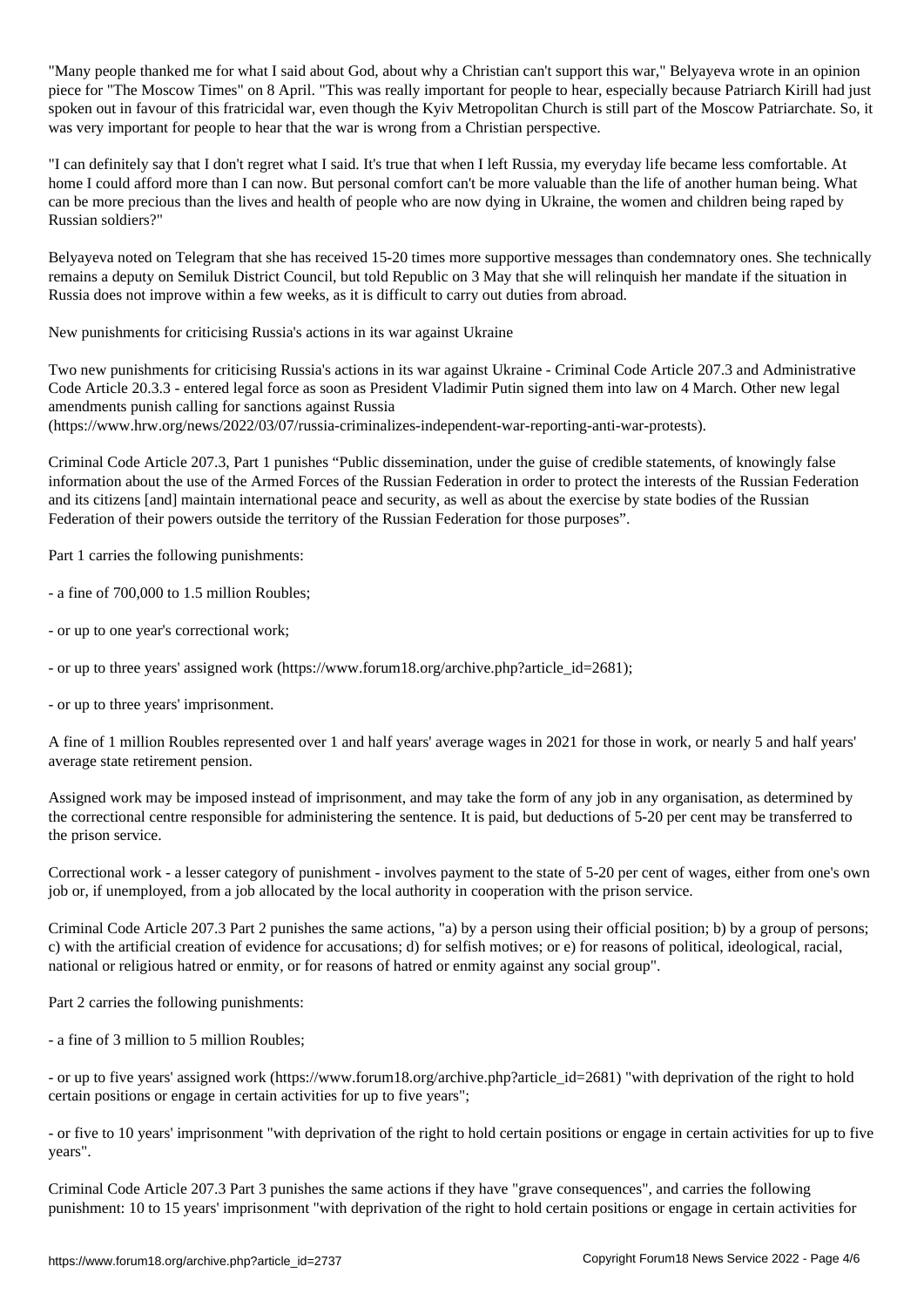Administrative Code Article 20.3.3, Part 1 punishes "Public actions aimed at discrediting the use of the Armed Forces of the Russian Federation in order to protect the interests of the Russian Federation and its citizens, [and] maintain international peace and security, including public calls to prevent the use of the Armed Forces of the Russian Federation for these purposes, or equally, aimed at discrediting the exercise by state bodies of the Russian Federation of their powers outside the territory of the Russian Federation for these purposes, if these actions do not contain signs of a criminal offence.".

Part 1 carries these possible fines:

- for individuals 30,000 to 50,000 Roubles;
- for people in official positions 100,000 to 200,000 Roubles;
- for legal entities  $-300,000$  to  $500,000$  Roubles.

A fine of 50,000 Roubles represented nearly four weeks' average wages in 2021 for those in work, or nearly 13 weeks' average state retirement pension.

Administrative Code Article 20.3.3, Part 2 covers the same actions, if they are: "accompanied by calls to hold unauthorised public events, or create a threat of harm to the life and/or) health of citizens [or] property, a threat of mass disruption of public order and (or) public safety, or a threat of interfering with or stopping the functioning the functioning of objects of life support, transport or social infrastructure, credit organisations, energy facilities, industry or communications."

Part 2 carries possible fines:

- for individuals  $-50,000$  to 100,000 Roubles;
- for people in official positions 200,000 to 300,000 Roubles;
- for legal entities 500,000 to 1 million Roubles.

A fine of 50,000 Roubles represented nearly four weeks' average wages in 2021 for those in work, or nearly 13 weeks' average state retirement pension.

A fine of 1 million Roubles represented over 1 and half years' average wages in 2021 for those in work, or nearly 5 and half years' average state retirement pension.

A repeated offence under any part of Administrative Code Article 20.3.3 within one year will lead to criminal prosecution under the new corresponding Criminal Code Article 280.3 ("Public actions aimed at discrediting the use of the Armed Forces of the Russian Federation in order to protect the interests of the Russian Federation and its citizens, [and] maintain international peace and security, including public calls to prevent the use of the Armed Forces of the Russian Federation for these purposes, or equally, aimed at discrediting the exercise by state bodies of the Russian Federation of their powers outside the territory of the Russian Federation for these purposes").

- Part 1 punishes individuals with either:

- a 100,000 to 300,000 Roubles fine;

- or up to three years' assigned work (https://www.forum18.org/archive.php?article\_id=2681);

- or four to six months imprisonment;

- or up to three years' imprisonment plus deprivation of the right to hold particular positions or engage in particular activities for the same period.

- Part 2 punishes the same actions, "resulting in death by negligence and/or causing harm to the health of citizens, [or] property, [or causing] mass violations of public order and/or public safety, or interfering with or stopping the functioning of life support, transport or social infrastructure, credit organisations, energy facilities, industry or communications."

The punishments are:

- a 300,000 to 1 million Roubles fine;